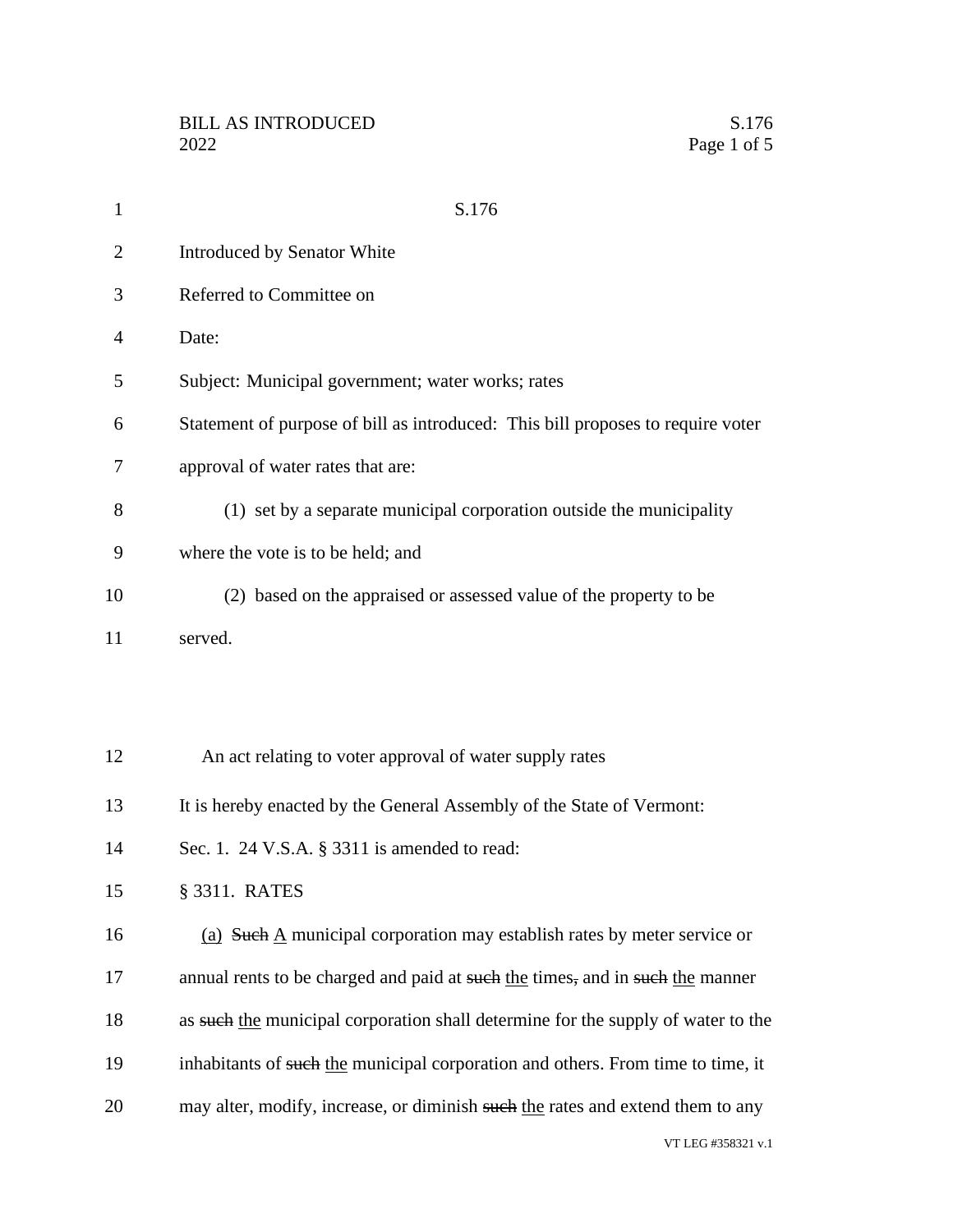| $\mathbf{1}$   | description of property or use as such the municipal corporation may deem            |
|----------------|--------------------------------------------------------------------------------------|
| $\overline{2}$ | proper. Such rates Rates or rents may be ordered to be paid in advance, and all      |
| 3              | necessary orders and provision may be made and enforced by such the                  |
| $\overline{4}$ | municipal corporation, relating to the supply or stoppage of water, as it may        |
| 5              | deem necessary to insure such ensure the advance payments.                           |
| 6              | (b) A municipal corporation shall not establish water supply rates based on          |
| 7              | the appraised or assessed value of property within another town, city, or            |
| 8              | incorporated village unless the voters of that town, city, or incorporated village   |
| 9              | approve the rate basis at an annual or special meeting warned for that purpose.      |
| 10             | Sec. 2. 24 V.S.A. § 3615 is amended to read:                                         |
| 11             | § 3615. RENTS; RATES                                                                 |
| 12             | (a) Such $\underline{A}$ municipal corporation, through its board of sewage disposal |
| 13             | commissioners, may establish charges to be called "sewage disposal charges,"         |
| 14             | to be paid at such the times and in such the manner as the commissioners may         |
| 15             | prescribe. The commissioners may establish annual charges separately for             |
| 16             | bond repayment, fixed operations and maintenance costs (not dependent on             |
| 17             | actual use), and variable operations and maintenance costs dependent on flow.        |
| 18             | Such charges Charges may be based upon:                                              |
| 19             | (1) the metered consumption of water on premises property connected                  |
| 20             | with the sewer system, however, the commissioners may determine no user              |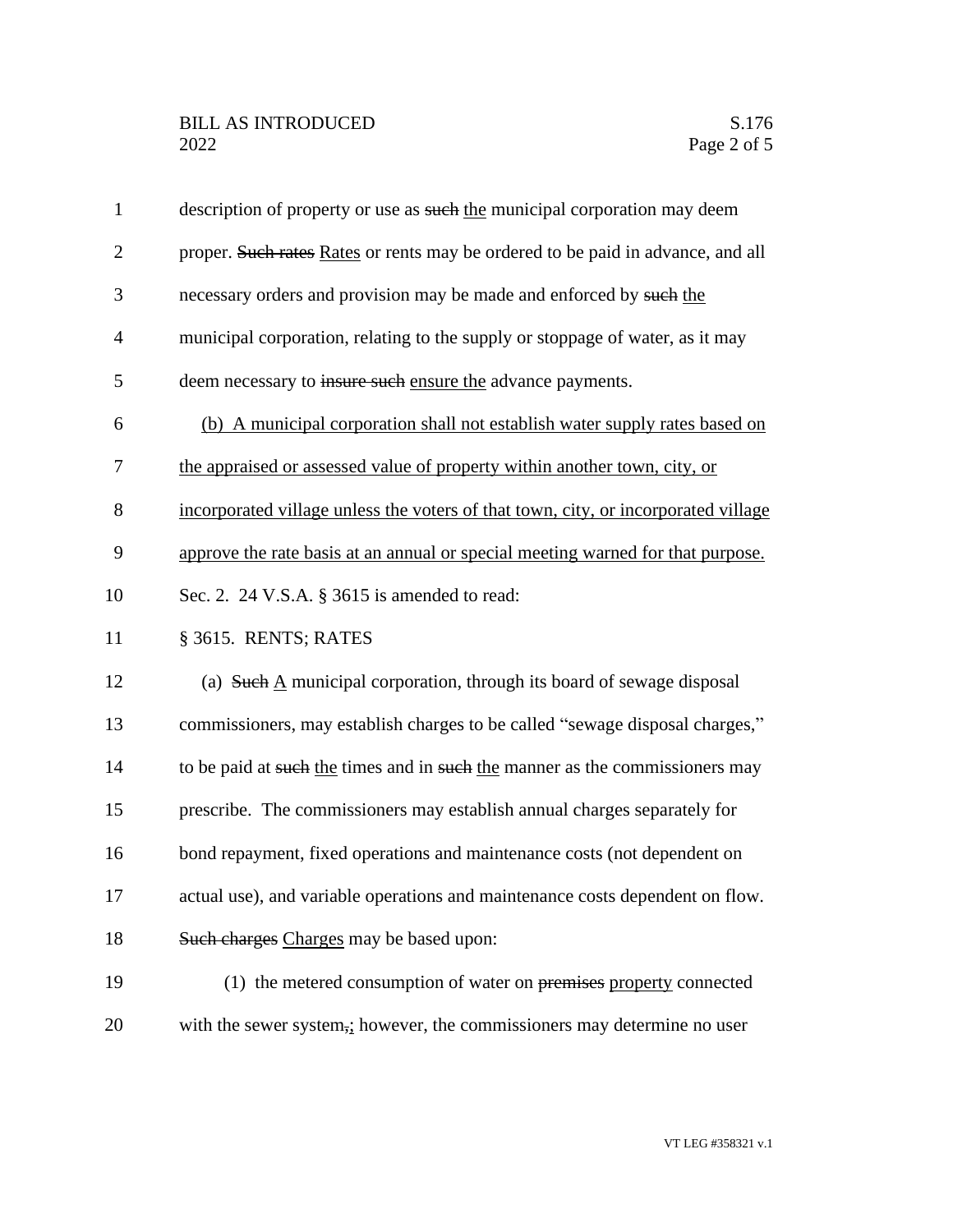| $\mathbf{1}$   | will shall be billed for fixed operations and maintenance costs and bond    |
|----------------|-----------------------------------------------------------------------------|
| $\overline{2}$ | payment less than the average single family single-family charge;           |
| 3              | (2) the number of equivalent units connected with or served by the          |
| $\overline{4}$ | sewage system based upon their estimated flows compared to the estimated    |
| 5              | flows from a single family single-family dwelling; however, the             |
| 6              | commissioners may determine no user-will shall be billed less than the      |
| 7              | minimum charge determined for the single family single-family dwelling      |
| 8              | charge for fixed operations and maintenance costs and bond payment;         |
| 9              | * * *                                                                       |
| 10             | (4) the appraised value of premises property, in the event that the         |
| 11             | commissioners shall determine the sewage disposal plant to be of general    |
| 12             | benefit to the municipality regardless of actual connection with the same;  |
| 13             | * * *                                                                       |
| 14             | (b) The basis for establishing sewer disposal charges shall be reviewed     |
| 15             | annually by sewage disposal commissioners. No premises property otherwise   |
| 16             | exempt from taxation, including premises property owned by the State of     |
| 17             | Vermont, shall, by virtue of any such the exemption, be exempt from charges |
| 18             | established hereunder pursuant to this section.                             |
| 19             | $(c)(1)$ The commissioners may change the rates of such charges from time   |
| 20             | to time as may be reasonably required.                                      |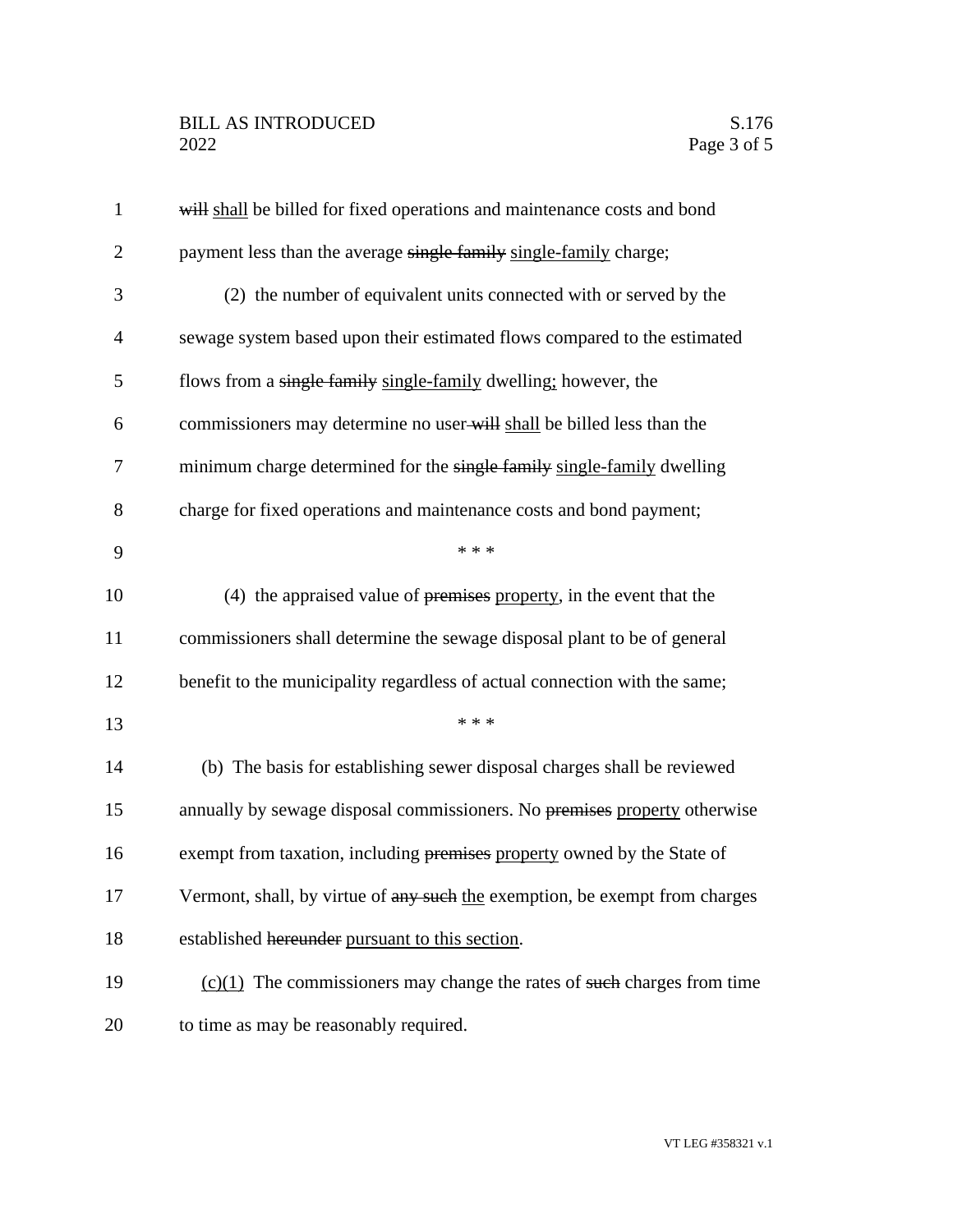## BILL AS INTRODUCED<br>2022 Page 4 of 5

| $\mathbf{1}$   | (2) Where Whenever one of the bases of such charge is the appraised                |
|----------------|------------------------------------------------------------------------------------|
| $\overline{2}$ | value and the premises property to be appraised are is tax exempt, the             |
| 3              | commissioners may cause the listers to appraise such property, including State     |
| $\overline{4}$ | property, for the purpose of determining the sewage disposal charges. The          |
| 5              | right of appeal from such the appraisal shall be the same as provided in           |
| 6              | 32 V.S.A. chapter 131.                                                             |
| 7              | (3) Whenever one of the bases of a charge is the appraised value and the           |
| 8              | property to be appraised is within a separate city, town, or incorporated village, |
| 9              | the commissioners shall not establish or change the rate on this basis unless the  |
| 10             | voters of the city, town, or incorporated village approve the basis at an annual   |
| 11             | or special meeting warned for that purpose.                                        |
| 12             | (d) The Commissioner of Finance and Management is authorized to issue              |
| 13             | his or her warrants for sewage disposal charges against State property and         |
| 14             | transmit to the State Treasurer who shall draw a voucher in payment thereof.       |
| 15             | (e) No charge so established and no tax levied under the provisions of             |
| 16             | section 3613 of this title shall be considered to be a part of any tax authorized  |
| 17             | to be assessed by the legislative body of any municipality for general purposes,   |
| 18             | but shall be in addition to any such tax so authorized to be assessed. Sewage      |
| 19             | disposal charges established in accord with this section may be assessed by the    |
| 20             | board of sewage disposal commissioners as provided in section 3614 of this         |